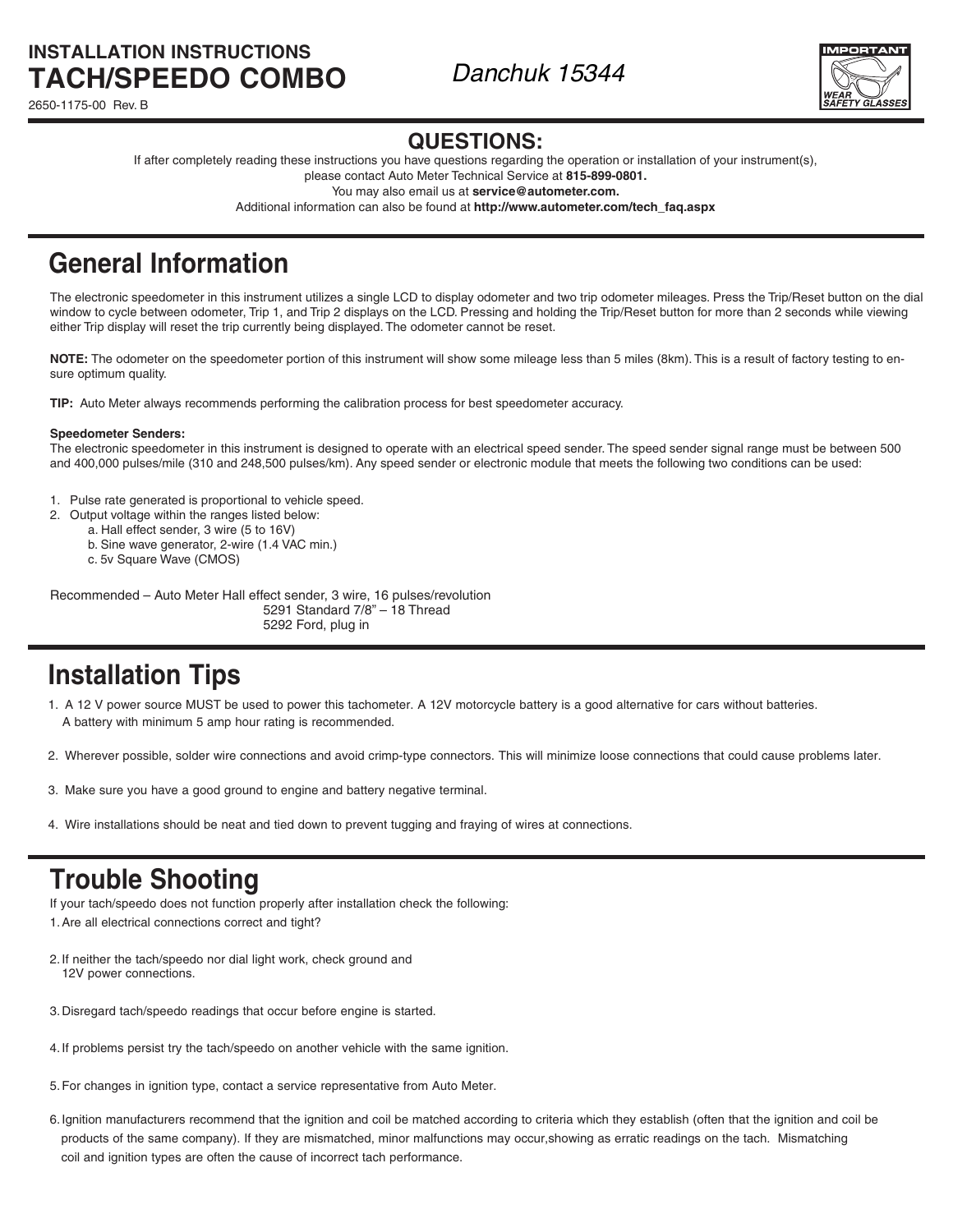

## **Mounting 33/8" Models**

- 1. Mount a 33 ⁄8" tach/speedo in a 33 ⁄8" dia. hole and a 5" tach/speedo in a 45 ⁄8" dia. hole in the dashboard. (be careful not to make the hole too large.)
- 2. Cut a 3 ⁄8" dia. hole in the firewall for the tach/speedo wires. Place a rubber grommet in the hole and route the connector wires through the grommet to the engine compartment.
- 3. Connect the tach/speedo wires as shown in the wiring section.
- 4. Secure the tach/speedo to the dashboard using the provided bracket, and hardware.







**5" Models**